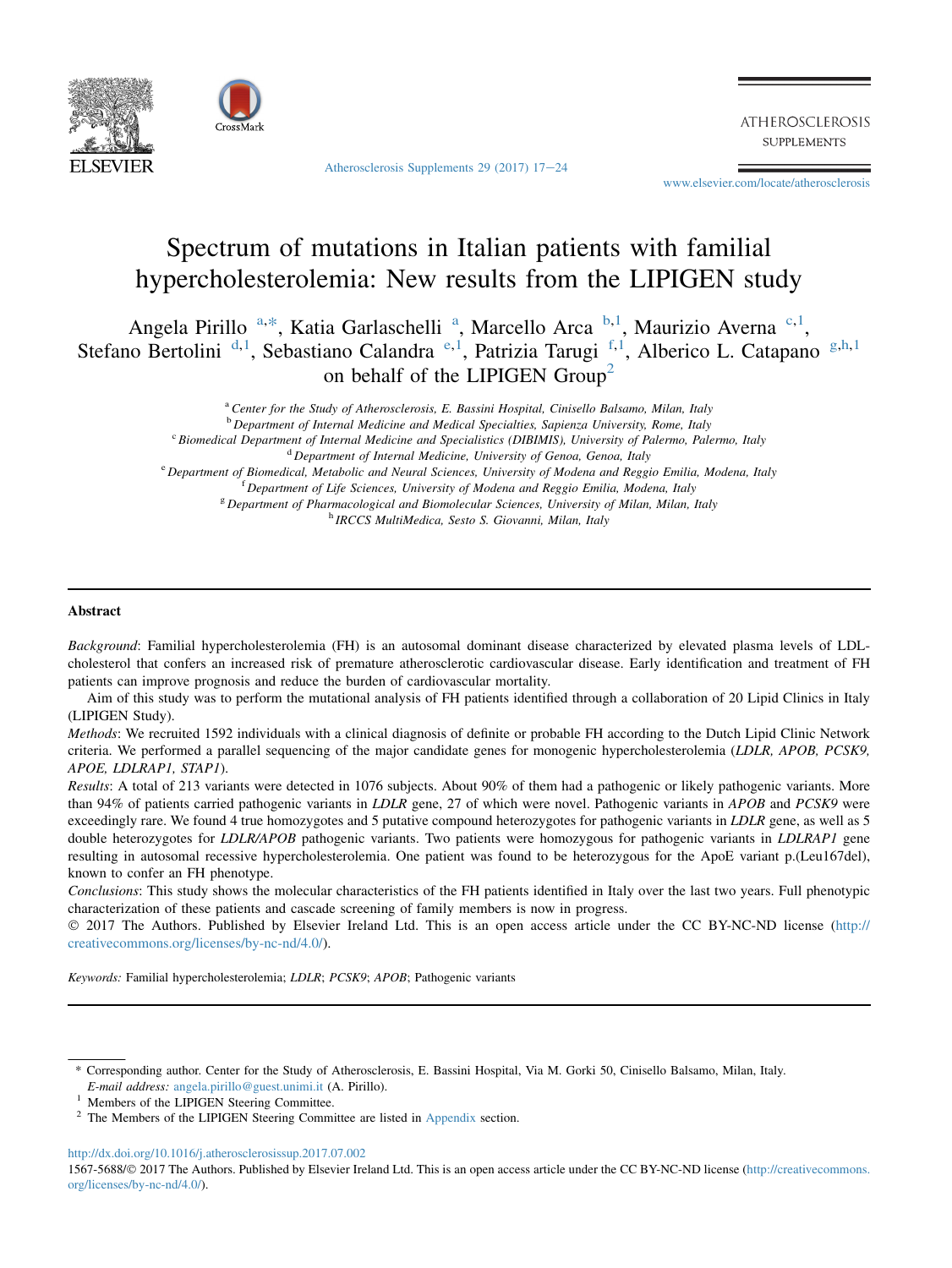# 1. Introduction

At present three canonical genes underlie familial hypercholesterolemia (FH) with co-dominant transmission (autosomal dominant hypercholesterolemia, ADH): LDLR (ADH-type 1), APOB (ADH-type 2) and PCSK9 (ADHtype 3). Other genes, like STAP1 (ADH-type 4) and APOE (ADH-type 5) have been implicated in some rare forms of FH with dominant transmission  $[1-3]$  $[1-3]$ . In all molecular surveys performed so far in different cohorts of FH patients, mutations in  $LDLR$  gene were found in more than  $85-90\%$ of FH cases. More than 1700 mutations of this gene have been reported so far and annotated in the UCL database [\[4\]](#page-7-0). Few mutations in APOB underlie ADH-2, two of which are predominant [\[5\]](#page-7-0). Gain-of-function (GOF) mutations of PCSK9 causing FH are exceedingly rare [\[6\].](#page-7-0) Only a single mutation in APOE gene [p.(Leu167del)] was found to be the cause of a dominant FH phenotype [\[3\]](#page-7-0). FH-like phenotypes with a recessive transmission are extremely rare. This group of disorders includes the classic autosomal recessive hypercholesterolemia (ARH) caused by mutations in LDLRAP1 gene [\[7\],](#page-7-0) sitosterolemia caused by mutations in ABCG5/ABCG8 genes [\[8\],](#page-7-0) and lysosomal acid lipase deficiency (LAL-D) due to mutations in  $LIPA$  gene [\[9\]](#page-7-0).

With regard to the prevalence of FH with co-dominant transmission (ADH), recent data based on the determination of the carrier status of pathogenic variants in LDLR and APOB genes indicate a frequency of 1:217 for heterozygotes in the general population  $[10]$ . An extensive molecular study conducted in the Netherlands in genotyped FH patients indicated a prevalence of heterozygous ADH of 1:244 individuals and a prevalence of homozygous FH of 1:300,000 [\[11\].](#page-7-0) Several reports have shown that a variable percentage  $(20-40\%)$  of patients with the clinical diagnosis of heterozygous FH do not carry mutations in the candidate genes mentioned above [\[12\].](#page-7-0) Some of these patients were found to carry a burden of LDL-cholesterol (LDL-C) increasing gene variants which cumulatively raise LDL-C levels into the heterozygous FH range [\[12,13\].](#page-7-0) However, there are patients in whom the polygenic effect does not explain the high LDL-C levels, indicating the possible presence of other genes yet to be identified [\[13\].](#page-7-0)

In a previous study [\[14\]](#page-7-0) we have characterized the molecular bases of ADH in a cohort of Italian FH patients attending three Lipid Clinics in Italy and performed a systematic analysis of the clinical features of mutationpositive ADH patients. This study paved the way for the construction of the LIPIGEN network, as an integrated network aimed at the early clinical/molecular identification and treatment of patients with genetic dyslipidemias (Ref. Averna M. et al. in this issue). The first aim of LIPIGEN was to improve the identification and molecular characterization of FH patients thanks to a collaboration among a large number of Lipid Clinics distributed over the entire country. In this brief report we show the results of the molecular characterization of more than 1000 patients

carried out during the first two years of activity of the LIPIGEN network.

#### 2. Materials and methods

## 2.1. Subjects

For this analysis, 1592 unrelated patients from 20 outpatient clinics with clinical diagnosis of FH and a Dutch Lipid Clinic Network (DLCN) score  $> 6$  were genetically tested for the presence of variants in FH causing genes. Informed consent was obtained from all subjects. The project was approved by the Ethics Committees of each participating institution.

#### 2.2. DNA isolation and sequencing

Genomic DNA was extracted using the Flexigene DNA kit (Qiagen, Milan, Italy) according to the manufacturer's instructions. Appropriate primers were used for the PCR amplification of exons and exon-intron junctions of the following genes: LDLR (18 exons), PCSK9 (12 exons) and LDLRAP1 (9 exons), as well as regions in APOB exons 26 and 29 involved in the binding to LDLR, exon 4 of APOE gene and STAP1 gene (9 exons). As internal control, regions of chromosome 21 were amplified. Fifty-eight regions of interest (20 Kb) were amplified from genomic DNA in five different multiplex PCR reactions. A second amplification was then performed in order to include an 8nt index sequence used for sample identification, as well as the adaptors used for sequencing on MiSeq (Illumina) equipment. Before sequencing, purified amplified samples were quantified and diluted to the same concentration. The genetic analysis, including the complete sequence of genes, was performed by Next Generation Sequencing (see above) followed by the Sanger sequence to confirm the presence of the identified variant. Multiplex Ligation-dependent Probe Amplification (MLPA) analysis was used to detect copy number variations.

In silico analysis of missense mutations was performed using PolyPhen-2 HumDiv and Hum Var [\(http://genetics.](http://genetics.bwh.harvard.edu/pph2/) [bwh.harvard.edu/pph2/](http://genetics.bwh.harvard.edu/pph2/)), SIFT Human Protein [\(http://sift.](http://sift.jcvi.org/) [jcvi.org/](http://sift.jcvi.org/)) and Mutation Taster [\(www.mutationtaster.org/\)](http://www.mutationtaster.org/). The potential effect of an intronic variant on pre-mRNA splicing was assessed by Human Splicing Finder ([http://](http://www.umd.be/HSF3/HSF.html) [www.umd.be/HSF3/HSF.html\)](http://www.umd.be/HSF3/HSF.html), NetGene2 ([http://www.cbs.](http://www.cbs.dtu.dk/sevices/NetGene2/) [dtu.dk/sevices/NetGene2/\)](http://www.cbs.dtu.dk/sevices/NetGene2/), BDGP Splice Site prediction ([http://www.fruitfly.org/seq\\_tools/splice.html\)](http://www.fruitfly.org/seq_tools/splice.html), Splice Port ([http://spliceport.cbcb.umd.edu/\)](http://spliceport.cbcb.umd.edu/) and Splice Site Score Calculation [\(http://rulai.cshl.edu/new\\_alt\\_exon\\_db2/HTML/](http://rulai.cshl.edu/new_alt_exon_db2/HTML/score.html) [score.html\)](http://rulai.cshl.edu/new_alt_exon_db2/HTML/score.html).

#### 3. Results

In a series of 1592 FH index subjects,  $1076$  (67.6%) were found to carry at least one variant of the investigated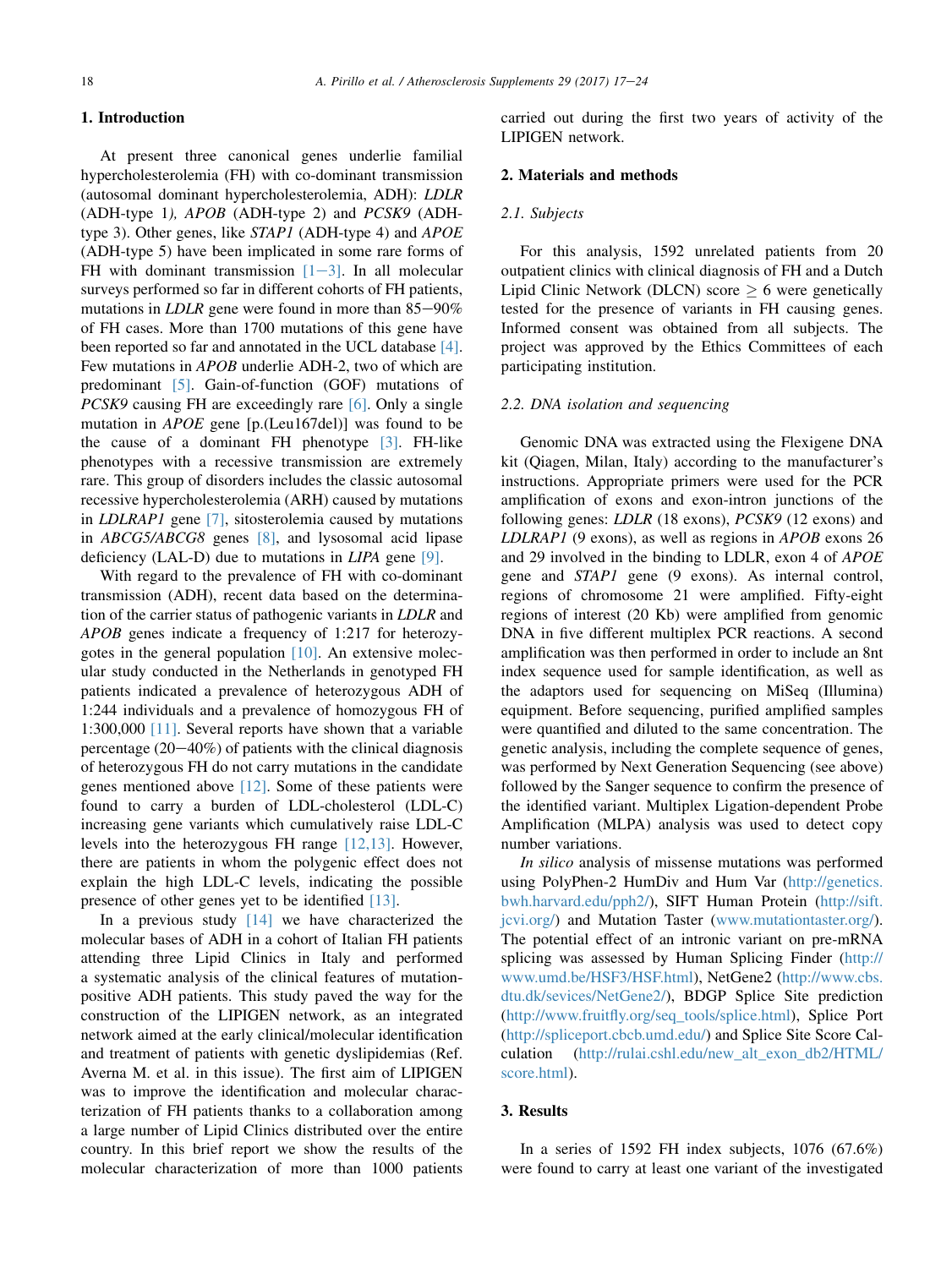genes. Most of them (1016 subjects, 94.4%) carried at least one variant in the LDLR gene; a total number of 213 variants of LDLR gene have been identified. More than 90% of patients were carriers of definite pathogenic/likely pathogenic LDLR gene variants. Most LDLR variants were single nucleotide substitutions, mainly in the coding sequence. Large gene deletions were found in 53 subjects, whereas single nucleotide or minute deletions were found in 36 and 45 subjects respectively. Single nucleotide or minute duplications were found in 21 subjects.

The most common mutations in LDLR gene were [c.1646G>A, p.(Gly549Asp)] (107/1016), [c.662A>G, p.(Asp221Gly)] (84/1016), [c.1775G>A, p.(Gly592Glu)] (45/1016) and [c.1567G>A, p.(Val523Met)] (44/1016), all previously reported in Italian FH patients [\[14\]](#page-7-0). Thirty-two LDLR gene variants found in this survey had not been reported previously. In silico analysis indicated that 27 of them could be regarded as pathogenic/likely pathogenic variants (Table 1).

Pathogenic APOB gene variants located in exon 26 ([Table 2](#page-3-0)) were found in 34 subjects.

Four PCSK9 variants were found in 36 subjects [\(Table](#page-3-0) [3\)](#page-3-0). The most common were: i) the [c.137G>T, p.(Arg46Leu)] variant (found in 15 subjects), which is a known loss-of-function variant (LOF) associated with reduced LDL-C levels, and ii) c.60\_65dupGCTGCT [p.(Leu21tri)] (in 17 subjects), which is regarded to be a GOF variant and a possible cause of FH [\[6\].](#page-7-0)

Twelve LDLRAP1 gene variants were identified in 18 subjects. Five variants were pathogenic, 4 unlikely pathogenic and 3 of unknown significance ([Table 4\)](#page-3-0). Among the identified LDLRAP1 variants, 4 have not been reported previously. However, only 1 of these new variants can be assumed to be pathogenic.

Table 1

New *LDLR* gene variants.

| Gene variant (c.DNA)      | Type of variant             | Clinical significance                        | Protein change                     |
|---------------------------|-----------------------------|----------------------------------------------|------------------------------------|
| c.-97 $G > A$             | Promoter                    | Reduced transcription?                       |                                    |
| $c.3G$ $>A$               | Aa change                   | Pathogenic                                   | p.(Met1Ile)                        |
| c.38_58del21              | Deletion                    | Pathogenic?                                  | p.(Ala13_Ala19del)                 |
| c.68-? $190 + ?$ dup      | Exon 2 duplication          | Pathogenic                                   | $p(Gly24 \text{Leu}64 \text{dup})$ |
| c.94T>C                   | Aa change                   | Pathogenic                                   | p.(Phe32Leu)                       |
| c.191-?_2311+?dup         | Exons $3-15$ duplication    | Pathogenic                                   | p.[Ala771Val; Ser65_Ala771dup]     |
| $c.246$ del $C$           | Deletion                    | Pathogenic                                   | $p(Cys82*)$                        |
| $c.313 + 4$ 313 + 16del13 | Affects donor splice site   | Pathogenic (new donor splice site in exon 3) | $p.(Arg88Serfs*25)$                |
| $c.314 - ?$ 2583+?del     | Exons $4-18$ deletion       | Pathogenic                                   | p.0                                |
| c.316_328delCCCAAGACGTGCT | Deletion                    | Pathogenic                                   | $p.(Lys107Argfs*95)$               |
| c.363C > A                | Nonsense                    | Pathogenic                                   | $p(Cys121*)$                       |
| c.620_626delGCGAGTG       | Deletion                    | Pathogenic                                   | p.(Gly207Alafs*56)                 |
| c.641G > A                | Aa change                   | Pathogenic                                   | $p(Trp214*)$                       |
| C.688A > G                | Aa change                   | Unlikely pathogenic                          | p.(Asn230Asp)                      |
| c.698T>C                  | Aa change                   | Unlikely pathogenic                          | p.(Val233Ala)                      |
| c.906C > A                | Aa change                   | Pathogenic                                   | $p(Cys302*)$                       |
| c.920A > C                | Aa change                   | Pathogenic                                   | p.(Asp307Ala)                      |
| c.926C > A                | Aa change                   | Pathogenic                                   | p.(Pro309His)                      |
| $c.1037$ del $T$          | Deletion                    | Pathogenic                                   | $p.(Leu346Argfs*24)$               |
| $c.1061-1G > T$           | Acceptor splice site broken | Pathogenic                                   |                                    |
|                           |                             | (skipping Exon 8)                            |                                    |
| $c.1171$ del $G$          | Deletion                    | Pathogenic                                   | $p.(Ala391Profs*22)$               |
| c.1413_1414delAGinsGGACAT | Insertion/deletion          | Pathogenic                                   | $p$ .(Gln474Hisfs*63)              |
| c.1470G > T               | Aa change                   | Pathogenic                                   | p.(Trp490Cys)                      |
| $c.1491$ del $T$          | Deletion                    | Pathogenic                                   | $p.(Val498Serfs*9)$                |
| c.1498delG                | Deletion                    | Pathogenic                                   | $p.(Val500Leufs*7)$                |
| c.1587-?_2583+?del        | Exons $11-18$ deletion      | Pathogenic                                   | p.0                                |
| c.1686G > T               | Aa change                   | Pathogenic                                   | p.(Trp562Cys)                      |
| c.1943_1944delCCinsG      | Deletion                    | Pathogenic                                   | $p.(Ser48Cysfs*17)$                |
| c.2120A > C               | Aa change                   | Pathogenic                                   | p.(Asp707Ala)                      |
| c.2257C > G               | Aa change                   | Unlikely pathogenic                          | p.(Pro753Ala)                      |
| c.2311 $2311+15$ del16    | Donor splice site broken    | Pathogenic                                   |                                    |
| c.2299A > G               | Aa change                   | Possibly pathogenic                          | p.(Met767Val)                      |

In silico analysis of missense mutations was performed using PolyPhen-2 HumDiv and Hum Var ([http://genetics.bwh.harvard.edu/pph2/\)](http://genetics.bwh.harvard.edu/pph2/), SIFT Human Protein [\(http://sift.jcvi.org/](http://sift.jcvi.org/)) and Mutation Taster [\(www.mutationtaster.org/\)](http://www.mutationtaster.org/). The potential effect of an intronic variant on pre-mRNA splicing was assessed by Human Splicing Finder ([http://www.umd.be/HSF3/HSF.html\)](http://www.umd.be/HSF3/HSF.html), NetGene2 [\(http://www.cbs.dtu.dk/sevices/NetGene2/\)](http://www.cbs.dtu.dk/sevices/NetGene2/), BDGP Splice Site prediction [\(http://](http://www.fruitfly.org/seq_tools/splice.html) [www.fruitfly.org/seq\\_tools/splice.html](http://www.fruitfly.org/seq_tools/splice.html)), Splice Port ([http://spliceport.cbcb.umd.edu/\)](http://spliceport.cbcb.umd.edu/) and Splice Site Score Calculation [\(http://rulai.cshl.edu/new\\_alt\\_](http://rulai.cshl.edu/new_alt_exon_db2/HTML/score.html) [exon\\_db2/HTML/score.html](http://rulai.cshl.edu/new_alt_exon_db2/HTML/score.html)).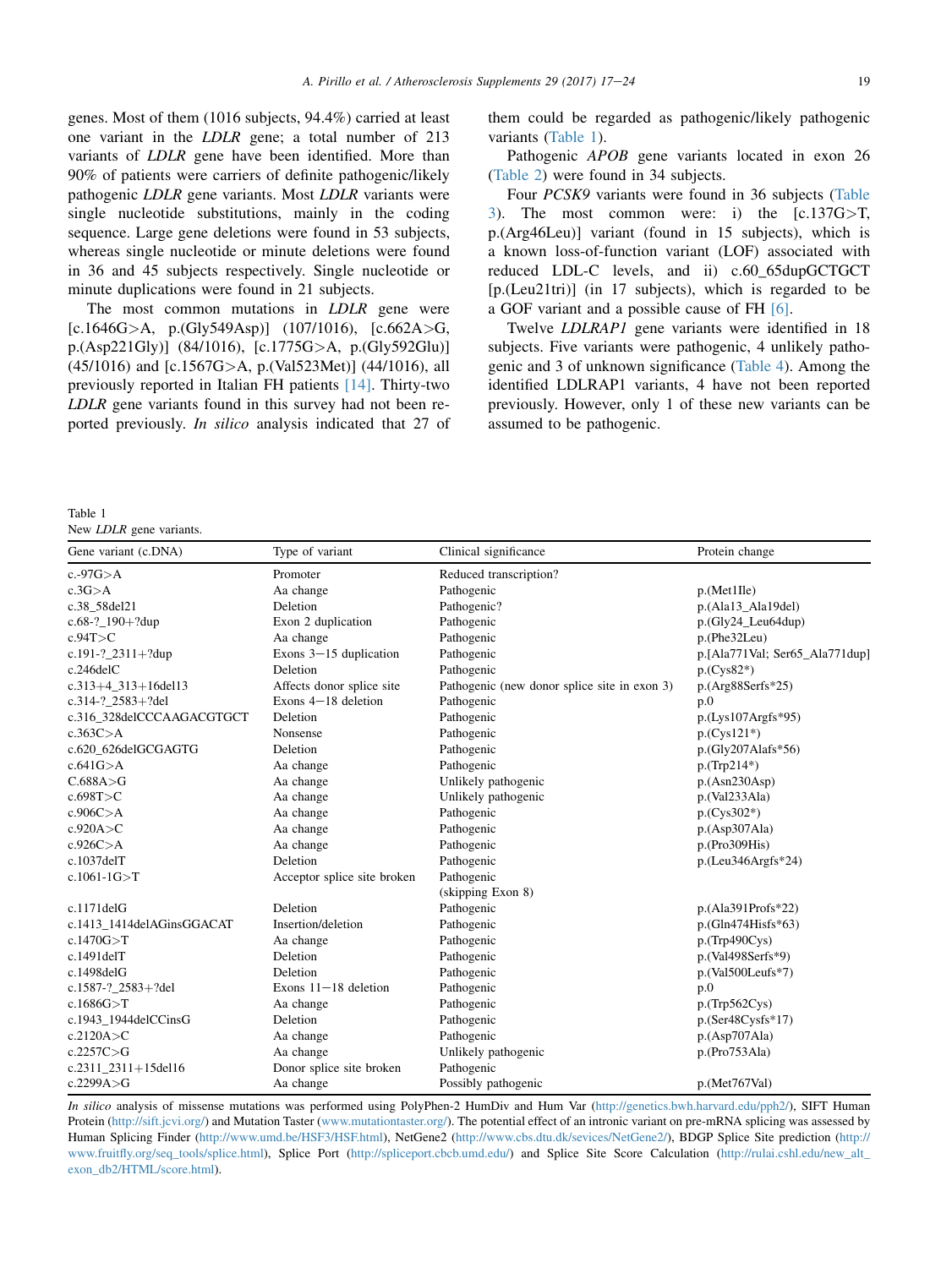<span id="page-3-0"></span>Table 2 Pathogenic variants in APOB gene.

| Gene variant<br>(c.DNA) |           | Type of variant Clinical significance Protein change |                |
|-------------------------|-----------|------------------------------------------------------|----------------|
| c.10579 $C>T$ Aa change |           | Pathogenic                                           | p.(Arg3527Trp) |
| c.10580G $> A$          | Aa change | Pathogenic                                           | p.(Arg3527Gln) |
| c.10672C $>$ T          | Aa change | Pathogenic                                           | p.(Arg3558Cys) |

We found 17 subjects carrying two variants in LDLR gene (Table 5). Only 8 of these subjects carried five combinations of two variants with pathogenic effect. No formal family study was performed to assess whether the

Table 3

Variants in PCSK9 gene.

| Type of variant | Clinical significance                             | Protein change |  |  |
|-----------------|---------------------------------------------------|----------------|--|--|
| Aa change       | LOF variant <sup>a</sup>                          | p.(Arg46Leu)   |  |  |
| Promoter        | GOF variant $a$ ; 2,5-fold increase transcription |                |  |  |
| Aa change       | GOF variant <sup>a</sup>                          | p.(Leu21tri)   |  |  |
| Aa change       | Unlikely pathogenic                               | p.(Ala443Thr)  |  |  |
|                 |                                                   |                |  |  |

<sup>a</sup> Dron JS, Hegele RA. Curr Opin Lipidol. 2017; 28: 161–9.<br><sup>b</sup> Previously reported as -332C>A by Blesa S et al. J Clin Endocrinol Metab 2008; 93: 3577–83.

#### Table 4 Variants in LDLRAP1 gene.

| Gene variant (c.DNA)<br>Type of variant<br>c.-17_-12dupGGCGGC |                             | Clinical significance | Protein change       |  |
|---------------------------------------------------------------|-----------------------------|-----------------------|----------------------|--|
|                                                               |                             | Unknown significance  |                      |  |
| $c.65G$ $> A$                                                 | Nonsense                    | Pathogenic            | $p(Trp22*)$          |  |
| $c.89-1G > C$                                                 | Acceptor splice site broken | Pathogenic            | $p.(Lys30Thrfs*3)$   |  |
| c.457A $>$ G NEW                                              | Aa change                   | Unknown significance  | p.(Met153Va)         |  |
| c.569G>C                                                      | Aa change                   | Unlikely pathogenic   | p(Gly190Ala)         |  |
| $c.603$ dupC                                                  | Duplication                 | Pathogenic            | $p.(Ser202Leufs*19)$ |  |
| c.605C > A                                                    | Aa change                   | Pathogenic            | p.(Ser202Tyr)        |  |
| c.653C > T                                                    | Aa change                   | Unlikely pathogenic   | p.(Thr218Ile)        |  |
| c.748-2A $>$ G NEW                                            | Acceptor splice site broken | Pathogenic            | $p.(Glu250Glyfs*4)$  |  |
| c.811G > A                                                    | Aa change                   | Unknown significance  | p.(Val271IIe)        |  |
| c.888C $>$ G NEW                                              | Aa change                   | Unlikely pathogenic   | p.(Asp296Glu)        |  |
| c.896G $>$ A NEW                                              | Aa change                   | Unlikely pathogenic   | p(Gly299Asp)         |  |

Table 5

Heterozygous carriers of two LDLR gene variants.

| LDLR gene<br>1st variant                                  | Protein                    | Clinical significance    | LDLR gene<br>2nd variant     | Protein                            | Clinical significance                      |
|-----------------------------------------------------------|----------------------------|--------------------------|------------------------------|------------------------------------|--------------------------------------------|
| c.1587-? $2583+$ ?del (2 subjects)<br>c.68-? $1845+?$ del | p.0<br>$p.(Val23Glyfs*29)$ | Pathogenic               | c.1336C $>$ G<br>c.2257C > G | p.(Leu446Val)<br>p.(Pro753Ala) NEW | Unlikely pathogenic                        |
| c.1775 $G > A$                                            | p(Gly592Glu)               | Pathogenic<br>Pathogenic | c.2299A $>$ G                | p.(Met767Val) NEW                  | Unlikely pathogenic<br>Unlikely pathogenic |
| c.2072C > T                                               | p.(Ser691Leu) NEW          | Pathogenic               | c.38 58del21                 | p.(Ala13_Ala19del) NEW             | Unknown significance                       |
| c.352G > T                                                | p.(Asp118Tvr)              | Pathogenic               | c.1211C > T                  | p(Thr404Ile)                       | Pathogenic                                 |
| $c.58G$ $>A$                                              | p(Gly20Arg)                | Unknown significance     | c.1474 $G$ >A                | p.(Asp492Asn)                      | Pathogenic                                 |
| $c.58G$ $>A$                                              | p(Gly20Arg)                | Unknown significance     | c.1257C $>$ G                | $p(Try419*)$                       | Pathogenic                                 |
| c.662A $>$ G                                              | p.(Asp221Gly)              | Pathogenic               | c.698T>C                     | p.(Val233Ala) NEW                  | Unlikely pathogenic                        |
| $c.665G$ $>$ A                                            | p(Cys222Tyr)               | Pathogenic               | c.815A > C                   | p.(Asn272Thr)                      | Unknown significance                       |
| c.858C > A                                                | p(Ser286Arg)               | Pathogenic               | c.2054C > T                  | p.(Pro685Leu)                      | Pathogenic                                 |
| $c.898A > G$ (4 subjects)                                 | p.(Arg300Gly)              | Pathogenic               | c.907C > T                   | p.(Arg303Trp)                      | Pathogenic                                 |
| c.304C > T                                                | $p.(Gln102*)$              | Pathogenic               | c.718G > A                   | p.(Glu240Lys)                      | Pathogenic                                 |
| c.418G > T                                                | $p.(Glu140*)$              | Pathogenic               | c.352G > T                   | p.(Asp118Tyr)                      | Pathogenic                                 |

In silico analysis of missense mutations was performed using PolyPhen-2 HumDiv and Hum Var ([http://genetics.bwh.harvard.edu/pph2/\)](http://genetics.bwh.harvard.edu/pph2/), SIFT Human Protein ([http://sift.jcvi.org/\)](http://sift.jcvi.org/) and Mutation Taster [\(www.mutationtaster.org/\)](http://www.mutationtaster.org/).

two variants were on the same or on different alleles. However it can be reasonable assumed that carriers of two pathogenic variants (8 patients) might be compound heterozygotes.

Nineteen subjects were double heterozygotes for LDLR/ PCSK9 variants [\(Table 6](#page-4-0)). However only seven of these subjects were found to carry a putative or definite GOF variant of PCSK9 expected to contribute to the FH phenotype. Five subjects were double heterozygotes for pathogenic variants of LDLR and APOB genes [\(Table 7\)](#page-4-0).

We also identified 5 double heterozygotes for LDLR/ LDLRAP1 variants; all of them carried a pathogenic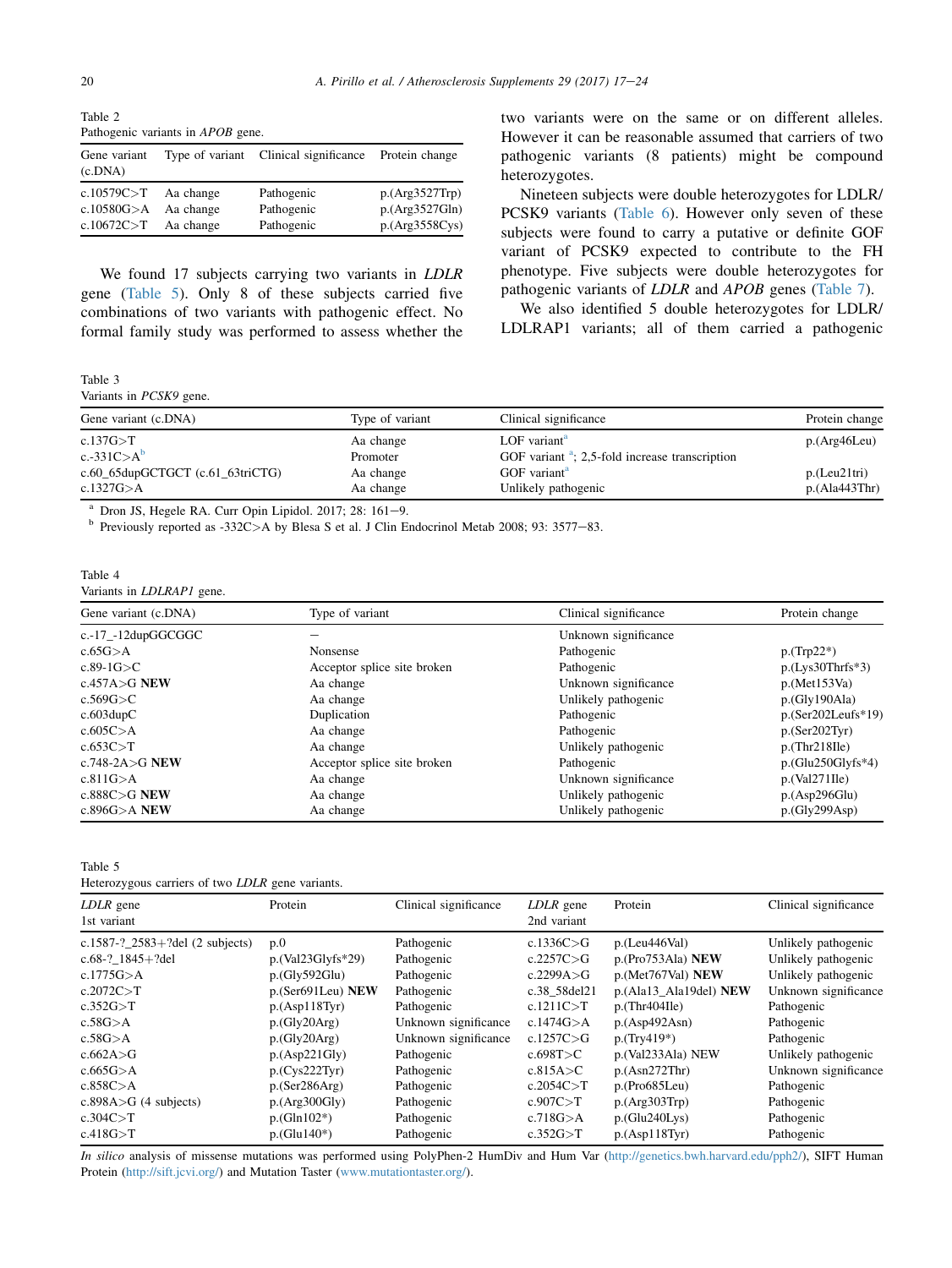<span id="page-4-0"></span>Table 6 Double heterozygotes for LDLR and PCSK9 gene variants.

| LDLR gene variant                     | Protein                  | Clinical significance | PCSK9 gene variant                    | Protein           | Clinical significance |
|---------------------------------------|--------------------------|-----------------------|---------------------------------------|-------------------|-----------------------|
| c.1187-?_2140+?dup                    | $p.(Gly396_{Thr}713dup)$ | Pathogenic            | c.1327G $> A$                         | p.(Ala443Thr)     | Unlikely pathogenic   |
| c.1246C $>$ T (2 subjects)            | p.(Arg416Trp)            | Pathogenic            | C.137G > T                            | p.(Arg46Leu)      | LOF variant           |
| c.1257C > G                           | $p(Try419*)$             | Pathogenic            | c.60_65dupGCTGCT                      | p.(Leu21tri)      | GOF variant           |
|                                       |                          |                       | $(c.61_63triCTG)$                     |                   |                       |
| c.1257 $C > G$                        | $p(Try419*)$             | Pathogenic            | C.137G > T                            | p.(Arg46Leu)      | LOF variant           |
| c.126C > A                            | $p(Try42*)$              | Pathogenic            | C.137G > T                            | p.(Arg46Leu)      | LOF variant           |
| c.1646G > A                           | p(Gly549Asp)             | Pathogenic            | c.60_65dupGCTGCT                      | p.(Leu21tri)      | GOF variant           |
|                                       |                          |                       | $(c.61_63triCTG)$                     |                   |                       |
| c.1783C > T                           | p.(Arg595Trp)            | Pathogenic            | c.60_65dupGCTGCT                      | p.(Leu21tri)      | GOF variant           |
|                                       |                          |                       | $(c.61_63triCTG)$                     |                   |                       |
| c.1846-? $2583+$ ?del (2<br>subjects) | p.0                      | Pathogenic            | C.137G > T                            | p.(Arg46Leu)      | LOF variant           |
| c.2215C > T                           | $p.(Gln739*)$            | Pathogenic            | C.137G > T                            | p.(Arg46Leu)      | LOF variant           |
| $c.2312 - 3C > A$                     | p.(Ala771_Ile796del)     | Pathogenic            | C.137G > T                            | p.(Arg46Leu)      | LOF variant           |
| c.352G > T                            | p.(Asp118Tyr)            | Pathogenic            | C.137G > T                            | p.(Arg46Leu)      | LOF variant           |
| $c.373C > T$ (HO)                     | $p.(Gln125*)$            | Pathogenic            | c.60_65dupGCTGCT                      | p.(Leu21tri)      | GOF variant           |
|                                       |                          |                       | $(c.61_63triCTG)$                     |                   |                       |
| c.418G > T                            | $p.(Glu140*)$            | Pathogenic            | C.137G > T                            | p.(Arg46Leu)      | LOF variant           |
| c.418G > T                            | $p.(Glu140*)$            | Pathogenic            | c.60_65dupGCTGCT                      | p.(Leu21tri)      | GOF variant           |
|                                       |                          |                       | $(c.61_63triCTG)$                     |                   |                       |
| c.662A > G                            | p.(Asp221Gly)            | Pathogenic            | C.137G > T                            | p.(Arg46Leu)      | LOF variant           |
| c.788A $>$ G                          | p.(Asp263Gly) <b>NEW</b> | Pathogenic            | $c.-331C>A$                           | 2,5-fold increase | GOF variant           |
|                                       |                          |                       |                                       | transcription     |                       |
| c.1547G > A                           | p(Gly516Asp)             | Unlikely pathogenic   | c.60_65dupGCTGCT<br>$(c.61_63triCTG)$ | p.(Leu21tri)      | GOF variant           |

GOF: gain-of-function; LOF: loss-of-function.

In silico analysis of missense mutations was performed using PolyPhen-2 HumDiv and Hum Var ([http://genetics.bwh.harvard.edu/pph2/\)](http://genetics.bwh.harvard.edu/pph2/), SIFT Human Protein ([http://sift.jcvi.org/\)](http://sift.jcvi.org/) and Mutation Taster ([www.mutationtaster.org](http://www.mutationtaster.org)).

#### Table 7

Double heterozygotes for LDLR and APOB gene variants.

| LDLR gene variant | Protein              | Clinical significance | <i>APOB</i> gene variant | Protein        | Clinical significance |
|-------------------|----------------------|-----------------------|--------------------------|----------------|-----------------------|
| c.1470 $G > T$    | $p$ .(Trp490Cys) NEW | Pathogenic            | c.10579C $>$ T           | p.(Arg3527Trp) | Pathogenic            |
| c.1735 $G > A$    | p.(Asp579Asn)        | Pathogenic            | c.10580G $> A$           | p.(Arg3527Gln) | Pathogenic            |
| c.662A > G        | p.(Asp221Gly)        | Pathogenic            | c.10580G $> A$           | p.(Arg3527Gln) | Pathogenic            |
| c.662A > G        | p.(Asp221Gly)        | Pathogenic            | c.10580G $> A$           | p.(Arg3527Gln) | Pathogenic            |
| c.662A > G        | p.(Asp221Gly)        | Pathogenic            | c.10580G $> A$           | p.(Arg3527Gln) | Pathogenic            |

#### Table 8

Double heterozygotes for LDLR and LDLRAP1 gene variants.

| LDLR gene variant | Protein                | Clinical significance | LDLRAP1 gene variant | Protein             | Clinical significance |
|-------------------|------------------------|-----------------------|----------------------|---------------------|-----------------------|
| c.858C > A        | p(Ser286Arg)           | Pathogenic            | c.457A > G           | p.(Met153Val)       | Unknown significance  |
| c.38 $58$ del21+  | $p.(Ala13_Ala19del) +$ | Pathogenic            | c.653C > T           | $p(Thr218$ lle)     | Unlikely pathogenic   |
| c.2072C > T       | p(Ser691Leu)           |                       |                      |                     |                       |
| c.682G > A        | p.(Glu228Lys)          | Pathogenic            | $c.748 - 2A > G$     | $p.(Glu250Glyfs*4)$ | Pathogenic            |
| c.1775 $G > A$    | p(Gly592Glu)           | Pathogenic            | c.811G > A           | p.(Val271Ile)       | Unknown significance  |
| c.662A $>$ G      | p.(Asp221Gly)          | Pathogenic            | c.888C > G           | p.(Asp296Glu)       | Unlikely pathogenic   |

variant in LDLR gene, but only one was carrier of a pathogenic variant of LDLRAP1 gene (Table 8).

Seven true homozygous patients were detected; 5 of them were homozygous for LDLR gene variants and 2 for LDLRAP1 gene variants. [\(Table 9\)](#page-5-0).

Finally, one subject was found to carry the APOE gene variant c.500\_502delTCC [p.(Leu167del)], known to be associated with a dominant FH phenotype.

## 4. Discussion

In this preliminary report we describe the molecular findings in 1592 patients suspected to have definite or probable familial hypercholesterolemia identified through a national collaborative detection program. Only patients with a Dutch score  $\geq 6$  were admitted to the molecular investigation program. The exclusion of patients with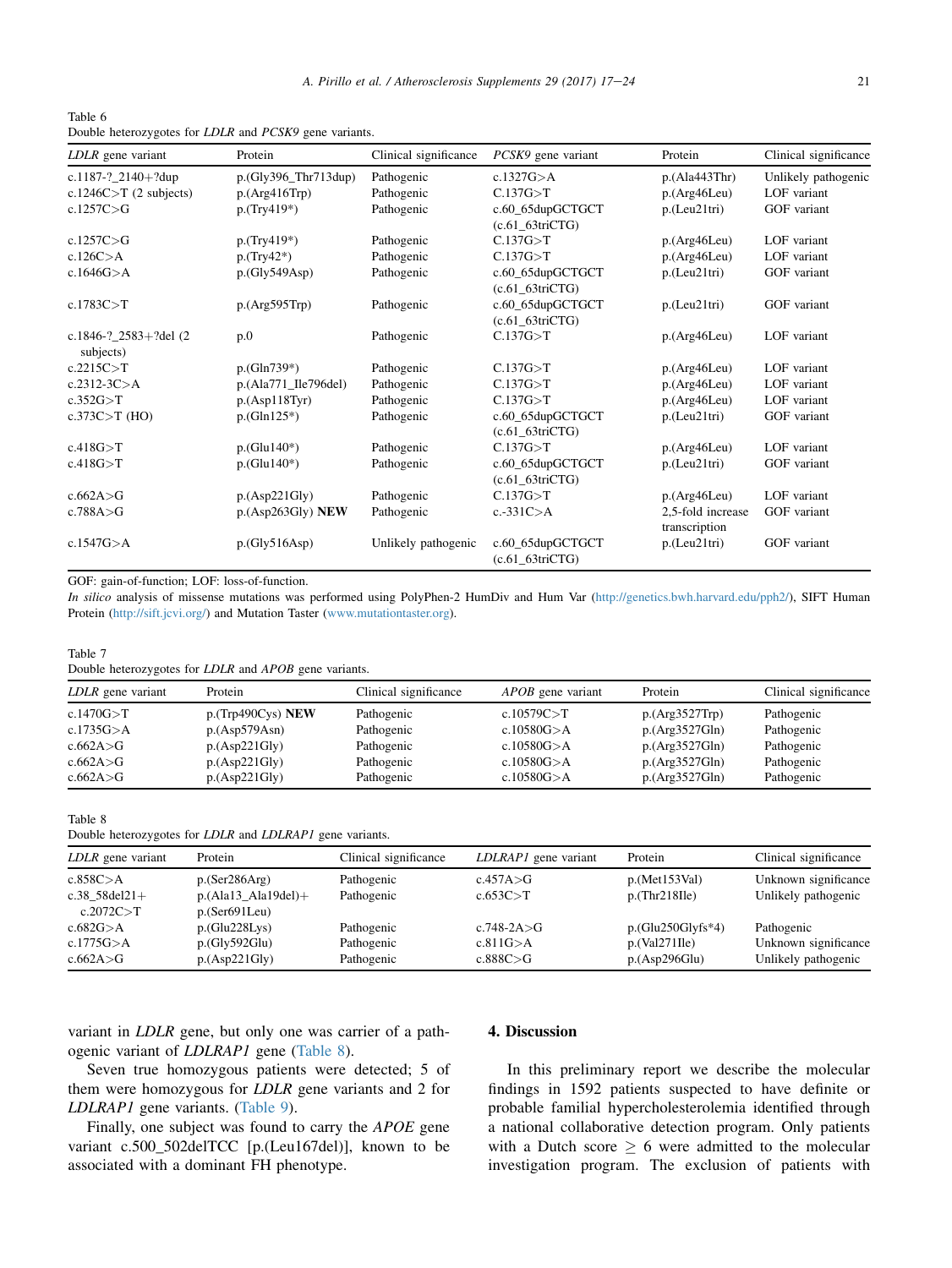<span id="page-5-0"></span>Table 9 Homozygous subjects for LDLR and LDLRAP1 gene variants.

| LDLR gene variant                                                                                                       | Protein                                                                              | Clinical<br>significance                                                        |
|-------------------------------------------------------------------------------------------------------------------------|--------------------------------------------------------------------------------------|---------------------------------------------------------------------------------|
| $c.1060 + 10G > A$<br>c.662A $>$ G<br>c.681C > G<br>c.788 $A > G$<br>$c.373C > T + (PCSK9$<br>c.60 65dupGCTGCT,<br>GOF) | ?<br>p.(Asp221Gly)<br>p.(Asp227Glu)<br>p.(Asp263Gly)<br>$p.(Gln125*) + p.(Leu21tri)$ | Unknown<br>significance<br>Pathogenic<br>Pathogenic<br>Pathogenic<br>Pathogenic |
| LDLRAP1 gene variant                                                                                                    | <b>Protein</b>                                                                       | <b>Clinical</b><br>significance                                                 |
| $c.65G$ $> A$<br>$c.89-1G$                                                                                              | $p(Trp22*)$<br>$p.(Lvs30Thrfs*3)$                                                    | Pathogenic<br>Pathogenic                                                        |

possible FH (Dutch score  $3-5$ ) who might be carriers of pathogenic variants in FH candidate genes [\[11\]](#page-7-0) was due to funding limitations, organization problems and to the deliberate intent to concentrate our efforts on patients who are more likely to have a monogenic disorder. We used targeted next generation sequencing which allowed the parallel sequencing of the major genes known to be responsible for monogenic forms of hypercholesterolemia.

The overall detection rate of pathogenic/likely pathogenic variants was around 60%, a figure which is comparable to that obtained in other studies [\[12,13\]](#page-7-0). The assignment of pathogenicity was based on in silico analysis using several algorithms [\[4\]](#page-7-0) and information available in the published variant databases.

In accordance with findings from our previous study  $[14]$ , more than 90% of variant-positive patients were carriers of pathogenic or likely pathogenic variants in the LDLR gene. Among these patients we discovered 4 true FH homozygotes carrying known pathogenic variants and 5 patients likely be to be compound heterozygotes (as they were carriers of two known pathogenic or likely pathogenic variants of LDLR gene). In this survey we discovered 32 LDLR gene variants not reported previously in FH patients. A stringent in silico analysis [\[15\]](#page-7-0) indicated that most of these variants can be assumed to be pathogenic or likely pathogenic.

As previously observed [\[14\],](#page-7-0) only few patients were found to be heterozygous carriers of one of the three known APOB pathogenic variants. None of the patients was found to be homozygous/compound heterozygous for any of these variants. However some patients resulted to be double heterozygous for pathogenic LDLR/APOB variants. Overall, these findings confirm that APOB variants are a rare cause of FH in Italy.

Few patients were found to be heterozygous for putative pathogenic GOF variants of PCSK9 gene. Surprisingly, none of them carried one of the three GOF variants reported previously in Italian FH patients [\[14\]](#page-7-0) or one of those reported in a recent large survey of FH patients carrying PCSK9 variants [\[16\]](#page-7-0). As a matter of fact, a convincing demonstration of pathogenicity of one putative GOF variant found in our FH patients [c.60\_65dupGCTGCT (c.61\_63triCTG), p.(Leu21tri)] is not yet available. The same caution applies also to patients found to be double heterozygotes for *LDLR* and *PCSK9* variants ([Table 6\)](#page-4-0). Interestingly, most of these double heterozygous patients (carrying LDLR pathogenic variants) were found to carry the common polymorphic p.(Arg46Leu) variant, which is known to have an LDL-C lowering effect in normolipidemic as well as in FH patients  $[17-19]$  $[17-19]$  $[17-19]$ .

We sequenced also the *LDLRAP1* gene whose pathogenic variants are the cause of autosomal recessive hypercholesterolemia (ARH), an exceedingly rare disorder in most countries with exception of the Italian island of Sardinia [\[7\].](#page-7-0) Two patients of our series were found to have ARH due to pathogenic variants of *LDLRAP1* while one patient was found to be double heterozygous for LDLR and LDLRAP1 pathogenic variants.

This survey included also the sequence of *APOE* gene, in the light of previous studies suggesting that some rare apoE variants might be associated with an FH-like phenotype. We found only one patient heterozygous for a known apoE variant [p.(Leu167del)], considered the cause of FH with dominant transmission [\[3\]](#page-7-0). Recently a large study conducted in 228 Spanish FH patients in whom the LDLR, APOB and PCSK9 pathogenic variants had been excluded, showed that nine patients (3.1%) were carriers of the p.(Leu167del) variant [\[20\]](#page-7-0). This variant was found to segregate with FH phenotype among index cases' family members. In view of these findings, APOE gene should be included among the genes responsible for FH [\[21\]](#page-7-0).

This molecular survey paves the way to two main actions: i) a deep phenotypic analysis of the molecularly characterized patients, including response to treatment with hypolipidemic drugs; ii) implementation of the cascade screening of index patients' family members to identify carriers of pathogenic variants and characterize their phenotype. In view of our previous study, the cascade screening is expected to lead to the identification of at least 2000 carriers of pathogenic variants who may be unaware of the burden of having high LDL-C from birth and may benefit from early treatment and genetic counselling.

#### Conflict of interest

The authors confirm that this article content has no conflict of interest.

## Appendix

MEMBERS OF THE LIPIGEN STEERING COMMITTEE: Arca Marcello<sup>1</sup>, Averna Maurizio<sup>2</sup>, Bertolini Stefano<sup>3</sup>, Calandra Sebastiano<sup>4</sup>, Catapano Alberico Luigi<sup>5</sup>, Tarugi Patrizia<sup>4</sup>; Principal Investigators: Coordinator center: Pellegatta Fabio<sup>6</sup>; Participant Centers: Angelico Francesco<sup>1</sup>, Arca Marcello<sup>1</sup>, Averna Maurizio<sup>2</sup>, Bartuli Andrea<sup>7</sup>, Biasucci Giacomo<sup>8</sup>, Biolo Gianni<sup>9</sup>,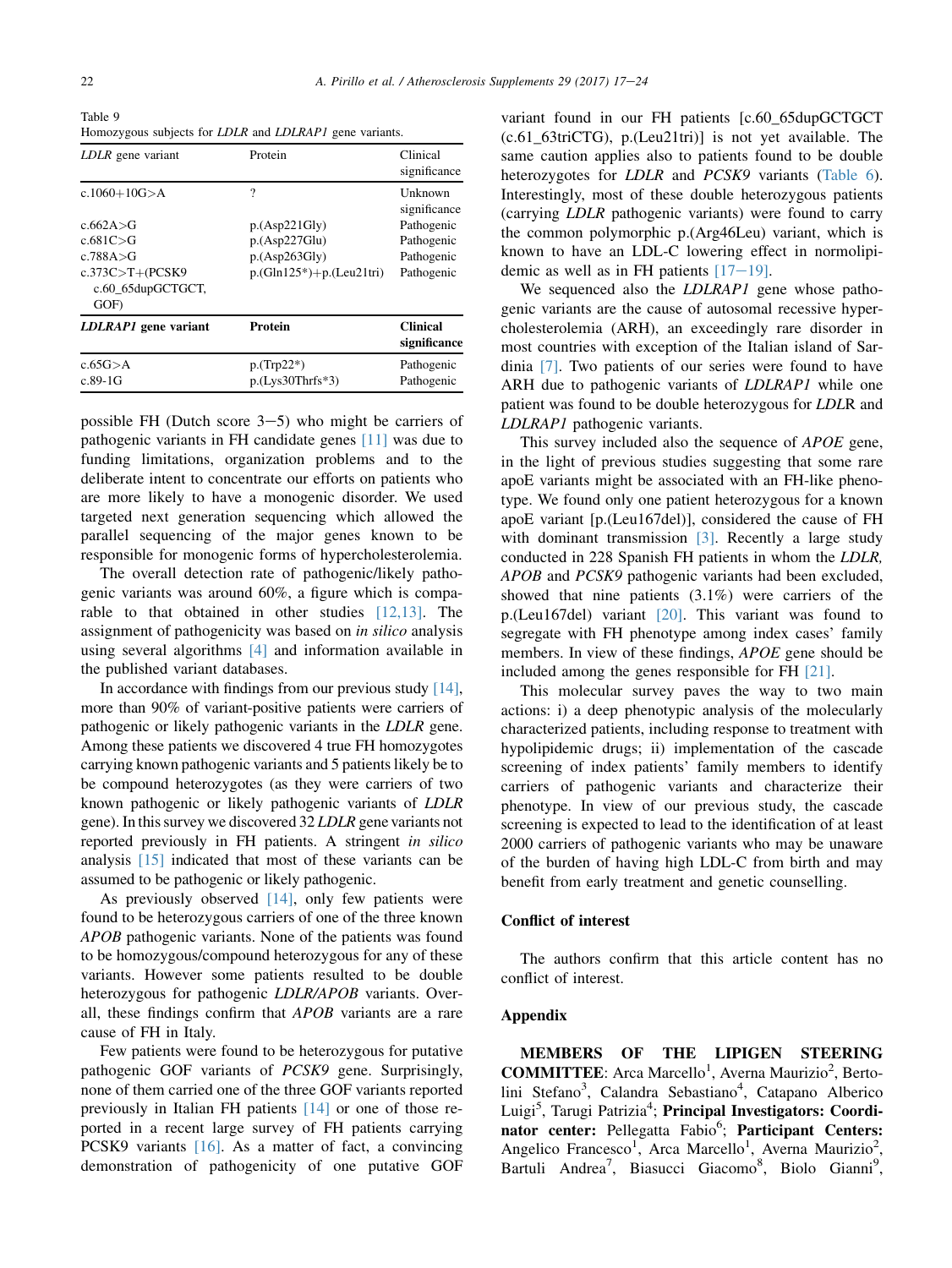Bonanni Luca<sup>10</sup>, Bonomo Katia<sup>11</sup>, Borghi Claudio<sup>12</sup>, Bossi Antonio Carlo<sup>13</sup>, Branchi Adriana<sup>14</sup>, Carubbi Francesca<sup>15</sup>, Cipollone Francesco<sup>16</sup>, Citroni Nadia<sup>17</sup>, Federici Massimo<sup>18</sup>, Ferri Claudio<sup>19</sup>, Fiorenza Anna Maria<sup>20</sup>, Giaccari Andrea<sup>21</sup>, Giorgino Francesco<sup>22</sup>, Guardamagna Ornella<sup>23</sup>, Iannuzzi Arcangelo<sup>24</sup>, Iughetti Lorenzo<sup>25</sup>, Lupattelli Graziana<sup>26</sup>, Mandraffino Giuseppe<sup>27</sup>, Marcucci Rossella<sup>28</sup>, Mombelli Giuliana<sup>29</sup>, Muntoni Sandro<sup>30</sup>, Pecchioli Valerio<sup>31</sup>, Pederiva Cristina<sup>32</sup>, Pipolo Antonio<sup>33</sup>, Pisciotta Livia<sup>34</sup>, Pujia Arturo<sup>35</sup>, Purrello Francesco<sup>36</sup>, Repetti Elena<sup>37</sup>, Rubba Paolo<sup>38</sup>, Sabbà Carlo<sup>39</sup>, Sampietro Tiziana<sup>40</sup>, Sarzani Riccardo<sup>41</sup>, Tagliabue Milena Paola<sup>42</sup>, Trenti Chiara<sup>43</sup>, Vigna Giovanni Battista<sup>44</sup>, Werba Josè Pablo<sup>45</sup>,  $Zambon$  Sabina<sup>46</sup>, Zenti Maria Grazia<sup>47</sup>; Participant Laboratories: Montali Anna<sup>48</sup>, Noto Davide<sup>49</sup>, Bertolini Stefano<sup>3</sup>, Calandra Sebastiano<sup>4</sup>, Fortunato Giuliana<sup>50</sup>; Collaborators: Coordinator center: Grigore Liliana<sup>6</sup>; Participant Centers: Del Ben Maria<sup>1</sup>, Maranghi Marianna<sup>1</sup>, Cefalù A. Baldassarre<sup>2</sup>, Buonuomo Paola Sabrina<sup>7</sup>, Capra Maria Elena<sup>8</sup>, Vinci Pierandrea<sup>9</sup>, D'Addato Sergio<sup>12</sup>, Galbiati Stella<sup>13</sup>, Nascimbeni Fabio<sup>15</sup>, Bucci Marco<sup>16</sup>, Spagnoli Walter<sup>17</sup>, Cardolini Iris<sup>18</sup>, Cervelli Nazzareno<sup>19</sup>, Emanuela Colombo<sup>20</sup>, Vinsin A. Sun<sup>21</sup>, Laviola Luigi<sup>22</sup>, Bello Francesca<sup>23</sup>, Chiariello Giuseppe<sup>24</sup>, Predieri Barbara<sup>25</sup>, Siepi Donatella<sup>26</sup>, Saitta Antonino<sup>27</sup>, Giusti Betti<sup>28</sup>, Pavanello Chiara<sup>29</sup>, Lussu Milena<sup>30</sup>, Prati Lucia<sup>31</sup>, Banderali Giuseppe<sup>32</sup>, Balleari Giulia<sup>34</sup>, Montalcini Tiziana<sup>35</sup>, Scicali Roberto<sup>36</sup>, Gentile Luigi<sup>37</sup>, Gentile Marco<sup>38</sup>, Suppressa Patrizia<sup>39</sup>, Sbrana Francesco<sup>40</sup>, Cocci Guido<sup>41</sup>, Benso Andrea<sup>42</sup>, Negri Emanuele Alberto<sup>43</sup>, Ghirardello Omar<sup>44</sup>, Vigo Lorenzo<sup>45</sup>, Zambon Alberto<sup>46</sup>, Bonora Enzo<sup>47</sup>; Participant Laboratories: Minicocci Ilenia<sup>48</sup>, Spina Rossella<sup>49</sup>, Orlando Camilla<sup>3</sup>, Tarugi Patrizia<sup>4</sup>, Di Taranto Maria Donata<sup>50</sup>; STUDY CENTRAL LABORATORY AND ANALYSIS GROUP: Catapano Alberico Luigi<sup>5</sup>, Casula Manuela<sup>51</sup>, Chiodo Lorenzo<sup>51</sup>, Garlaschelli Katia<sup>52</sup>, Manzato Enzo<sup>53</sup>, Tragni Elena<sup>51</sup>

Affiliations: <sup>I</sup>Dipartimento di Medicina Interna e Specialita` Mediche "La Sapienza", A.O. Policlinico Umberto I, Rome, Italy; <sup>2</sup>UO Medicina Interna e Malattie Metaboliche, Centro di riferimento regionale per la prevenzione, diagnosi e cura delle malattie rare del metabolismo e delle dislipidemie genetiche, A.O.U. Policlinico "P. Giaccone", Palermo, Italy; <sup>3</sup>Centro Ambulatorio Dislipidemie - U.O. Clinica di Medicina Interna 1,.O. Universitaria San Martino, Genua, Italy; <sup>4</sup> Laboratorio Sequenziamento Genomico, Dipartimento di Scienze Biomediche, Universita` di Modena e Reggio Emilia, Modena, Italy; 5 Dipartimento di Scienze Farmacologiche e Biomolecolari, Universita` degli Studi di Milano, and IRCCS Multimedica, Milan, Italy; <sup>6</sup>Centro per lo Studio dell'Aterosclerosi, IRCCS Multimedica, Sesto San Giovanni, Italy; <sup>7</sup>Ambulatorio Polispecialistico per le Malattie Rare, IRCCS Ospedale Pediatrico Bambino Gesù, Rome, Italy; <sup>8</sup>Centro Dislipidemie in Eta` Evolutiva U.O. Pediatria e Neonatologia, Ospedale G. da Saliceto, Piacenza, Italy; <sup>9</sup>S.S.

Diabetologia e Malattie Metaboliche, U.C.O. Clinica Medica Generale, Azienda Ospedaliera Universitaria OORR, Ospedale Maggiore, Trieste, Italy; <sup>10</sup>Ambulatorio Dislipidemie, UO Medicina Interna, Ospedale dell'Angelo di Mestre, Venice, Italy; 11AOU San Luigi Gonzaga, Orbassano, Turin, Italy; 12U.O. di Medicina Interna, Centro Aterosclerosi, Ambulatorio Dislipidemie, Ospedale Policlinico S. Orsola-Malpighi, Bologna, Italy;  $^{13}$ U.O.C. Malattie Endocrine e Centro regionale per il Diabete (Diabetologia), Ospedale "Treviglio-Caravaggio" di Treviglio, Bergamo, Italy; 14Dipartimento di Scienze Cliniche e di Comunita`, Universita` degli Studi di Milano and Fondazione IRCCS Ca' Granda Ospedale Maggiore Policlinico di Milano, Italy; <sup>15</sup>U.O. Medicina ad indirizzo metaboliconutrizionistico, Centro dislipidemie e centro di riferimento regionale per le malattie metaboliche rare, Nuovo Ospedale S. Agostino Estense (NOCSAE), Modena, Italy; 16Centro di alta specializzazione per la prevenzione dell'arteriosclerosi, centro di eccellenza ESH per l'ipertensione arteriosa, centro di riferimento regionale per le Dislipidemie, Ospedale Policlino S.S. Annunziata, Chieti, Italy; 17Centro Dislipidemia, UO Medicina Interna, Ospedale Santa Chiara, Trento, Italy; <sup>18</sup>Dipartimento Medicina Interna - Centro per l'Aterosclerosi, Policlinico Universtario "Tor Vergata", Rome, Italy; <sup>19</sup>Centro Ipertensione Arteriosa e Prevenzione Cardiovascolare, UOC Medicina Interna e Nefrologia, l'Aquila, Italy; 20Dip. Medicina Interna, Centro Prevenzione e Cura dell'aterosclerosi, A.O. "Guido Salvini", Garbagnate Milanese, Milan, Italy; 21UOC Endocrinologia e Malattie del Metabolismo, Policlinico Gemelli, Rome, Italy;  $^{22}$ U.O. Endocrinologia, Ambulatori di Diabetologia e Malattie Metaboliche, A.O. Universitaria Policlinico Consorziale, Universita` degli Studi di Bari "Aldo Moro", Bari, Italy; 23U.O. Dislipidemie e Prevenzione Cardiovascolare, Ospedale Regina Margherita, Turin, Italy; 24U.O. Medicina Interna 5, Centro per le malattie da arteriosclerosi, AORN Cardarelli, Naples, Italy; 25U.O. Clinica Pediatrica, Policlinico di Modena, Modena, Italy; 26U.O. Medicina Interna Angiologia, Malattie da Arteriosclerosi, Ambulatorio di malattie del ricambio lipidico, Ospedale Santa Maria della Misericordia, Perugia, Italy;  $^{27}$ Dipartimento di Medicina Interna e Terapia Medica, Centro per la Diagnosi e Cura della Dislipidemia e Prevenzione dell'Aterosclerosi, A.O. Universitaria Policlinico "G.Martino", Messina, Italy; 28Ambulatorio Malattie Aterotrombotiche, AOUC Azienda Ospedaliero-Universitaria Careggi, Florence, Italy; 29Centro Universitario Dislipidemie "E. Grossi Paoletti", A.O. Ospedale Niguarda Ca' Granda, Milan, Italy; 30Centro per le Malattie Dismetaboliche e l'arteriosclerosi, Associazione ME.DI.CO Onlus, Cagliari, Italy; 31UOSD 'Prevenzione cardiovascolare', Dipartimento di Scienze Mediche, Azienda Sanitaria Locale Frosinone, Frosinone, Italy; 32U.O. Clinica Pediatrica, Servizio Clinico Dislipidemie per lo Studio e la Prevenzione dell'Aterosclerosi in eta` pediatrica, Ospedale San Paolo, Milan, Italy; <sup>33</sup>AOU San